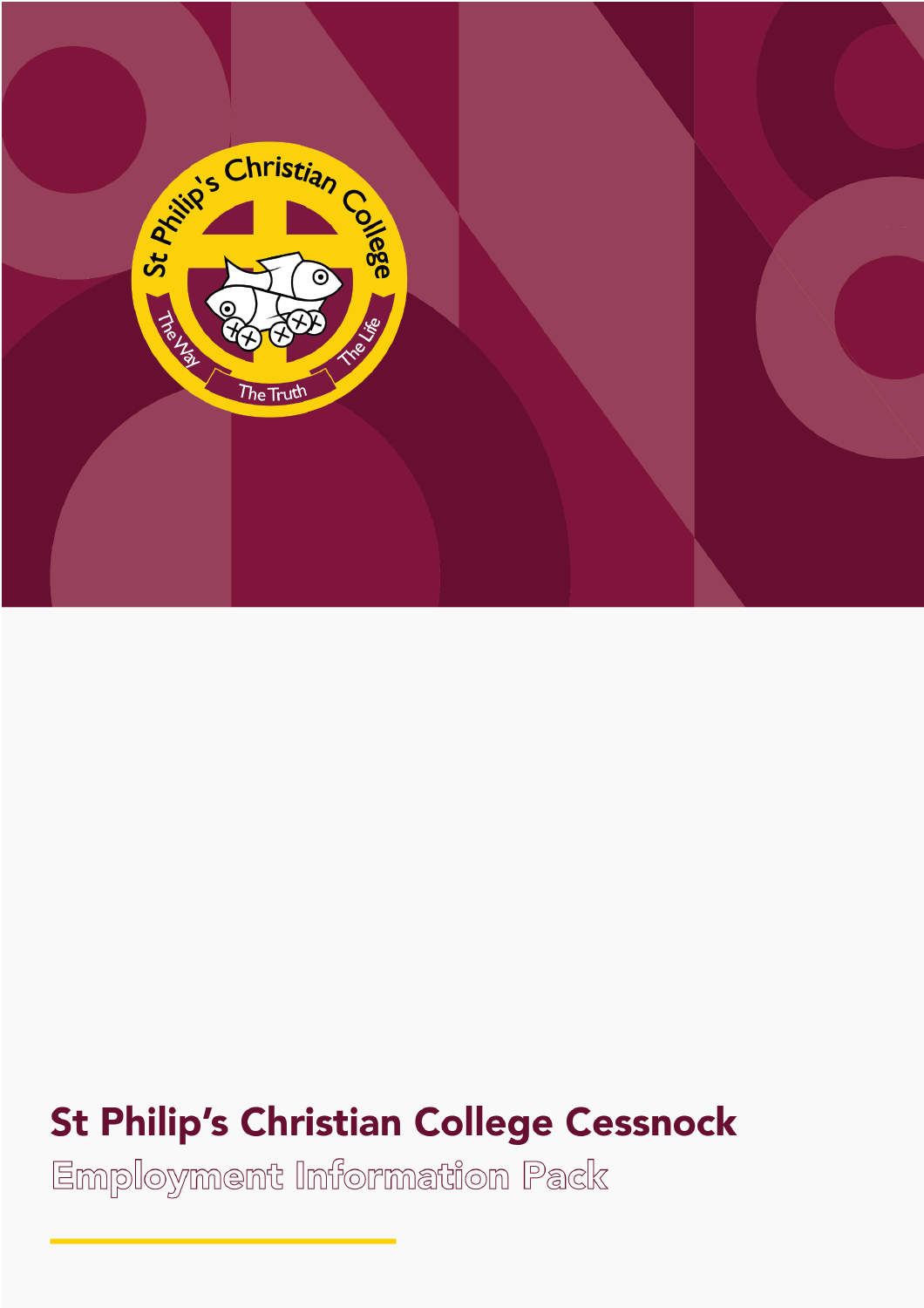

#### 2022 COLLEGE APPOINTMENTS

Applications from suitably qualified and experienced people are invited for the following positions:

# Food Tech Assistant

The anticipated outcome of these advertisements is that the successful applicants will be appointed to the staff of the College, commencing in 2022. Salaries for teachers and support staff will be paid in accordance with the Industrial Instrument that has been negotiated with staff.

#### APPLICATIONS CLOSE

5 May 2022

Requests for further information beyond what is contained in this information pack should be directed to:

# MRS KARRI MATHESON

Head of Human Resources Ph: (02) 4007 5000 Email: karri.matheson@spcc.nsw.edu.au

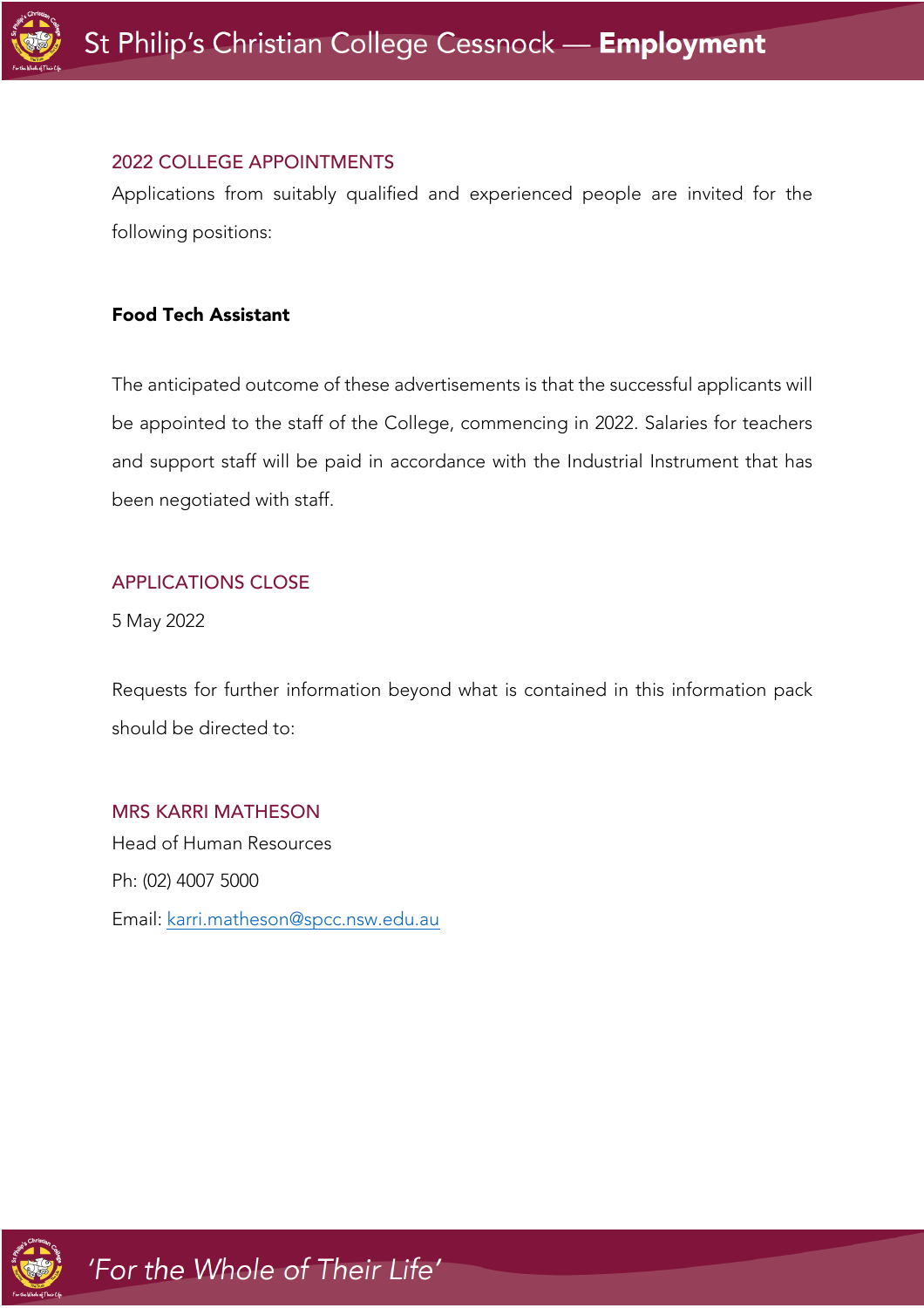

#### THE COLLEGE MOTTO

The College Motto comes from the words of Jesus, in John 14:6, Jesus says, 'I am the Way, the Truth and the Life'. It is our desire that all students come to know this to be true in their own lives.

#### THE COLLEGE MISSION STATEMENT

St Philip's Christian College will continue to provide quality education in a caring, secure and challenging learning environment based on Christian beliefs, values and practice.

#### OUR VISION

St Philip's Christian College seeks to be a leading provider of quality Christian schooling within our nation, where:

- Every student develops a personal faith in Jesus Christ and is empowered to live with purpose, integrity and joy.
- Every student achieves their God-given potential and is well equipped to make a significant contribution to society.
- Every student benefits from innovative and effective learning experiences taught by skilled and dedicated teachers.
- Every student enjoys a safe and secure learning environment wherein they feel connect and affirmed.
- Every student contributes to a culture of respect, dignity, care and concern for others.
- Every student has access to excellent learning resources and is taught in the best learning facilities we can provide.

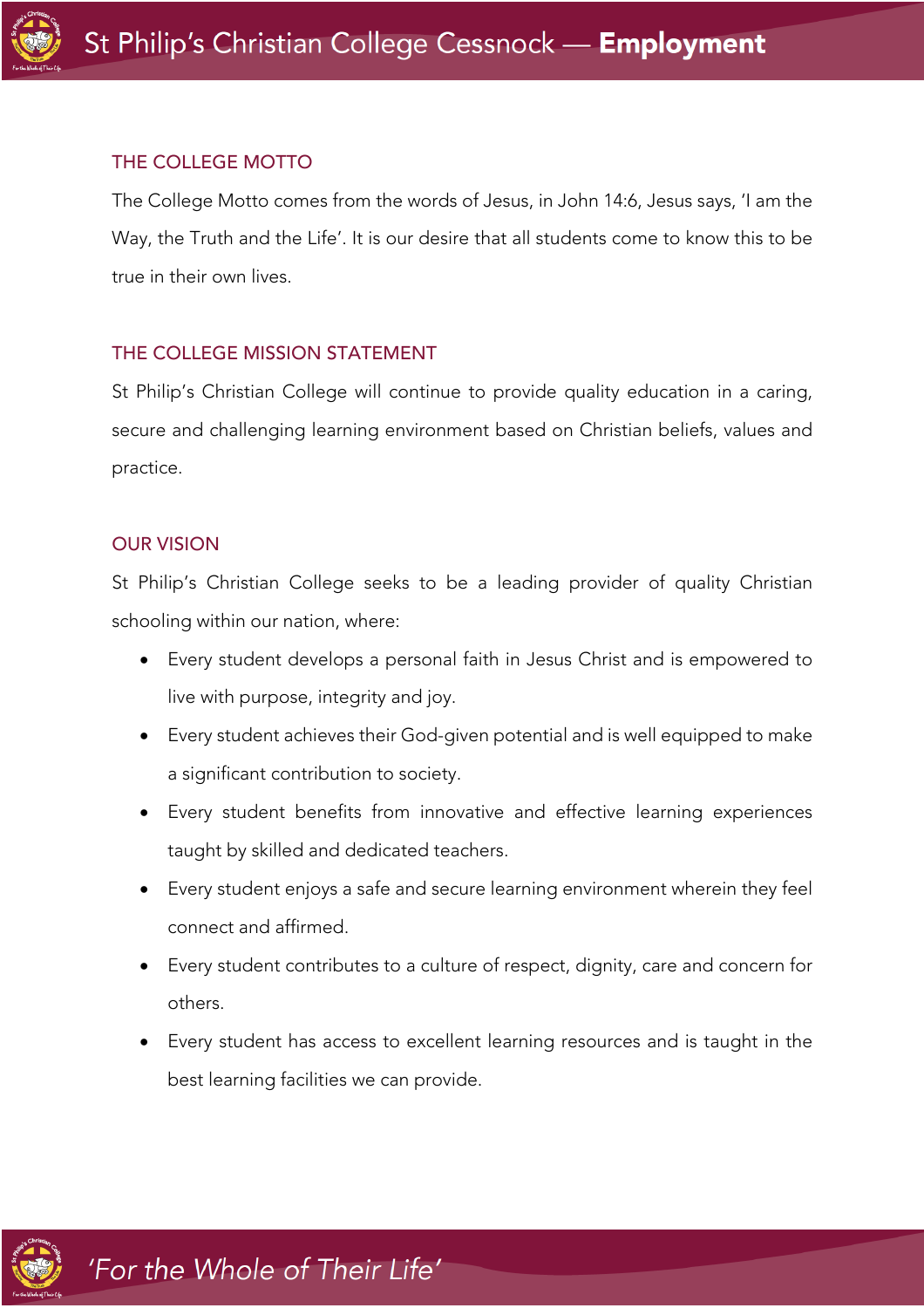# OUR CORE VALUES

- 1. Christ First
- 2. Serve One Another
- 3. Strive for Excellence
- 4. Do What is Right
- 5. Build Community

# OUR CORE APPROACH

As the campus grows, we will look to always have:

- A caring atmosphere where each student knows that there are adults who will listen to them;
- A safe environment where excellence in character is free to express itself; and where destructive character is restrained and offered to be retrained; and
- An engaging learning environment that provides appropriate learning challenges and so releases all of our students to excellence.

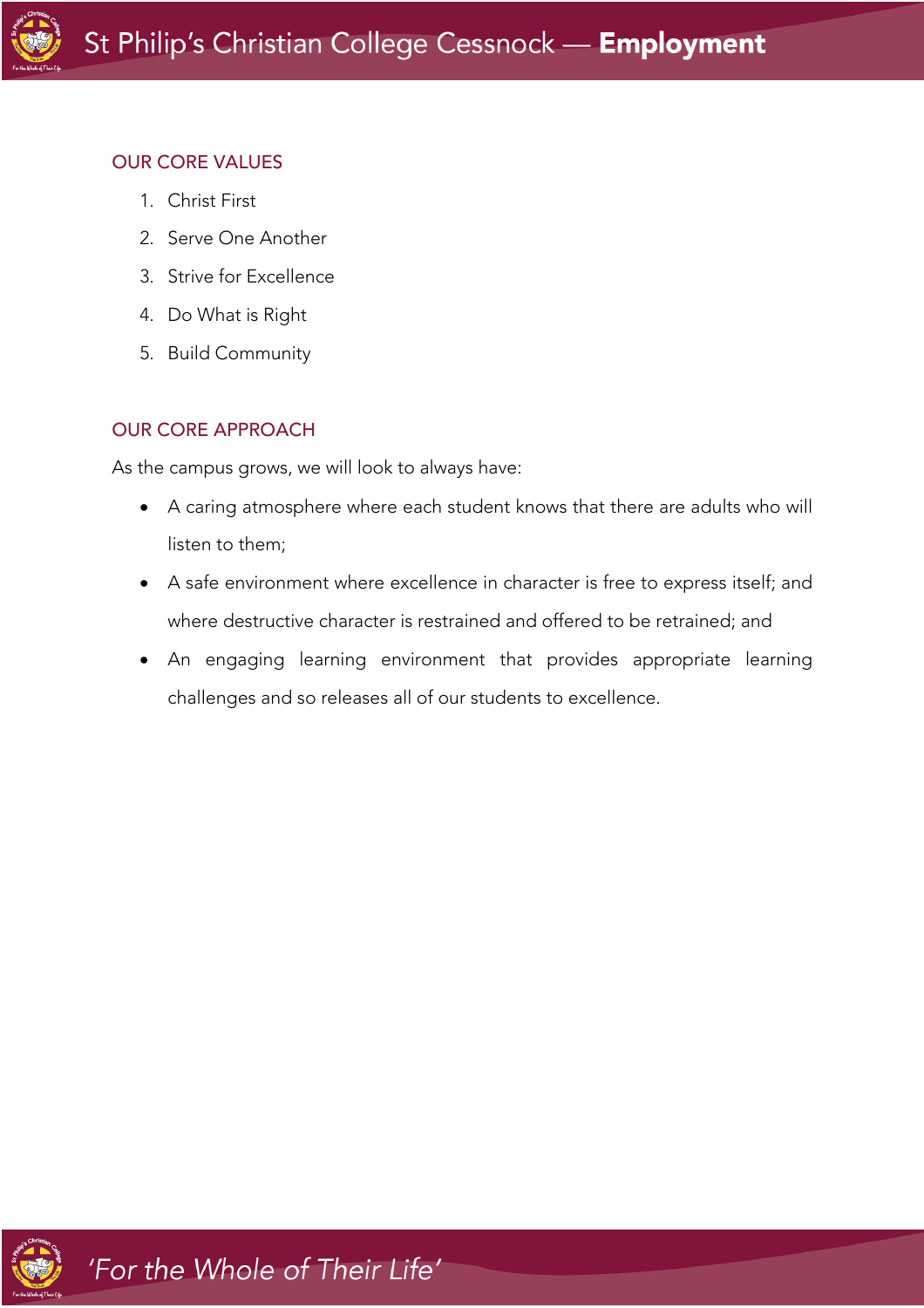

#### AN INTRODUCTION TO ST PHILIP'S CHRISTIAN COLLEGE CESSNOCK

St Philip's Christian College Cessnock is located in the heart of the Hunter Valley on a 42-hectare site on Wine Country Drive, Nulkaba. It is a rapidly growing Independent school with almost 1200 students K-12. The College has experienced rapid growth over the past few years and will continue to expand to 1,400 students and beyond.

A key priority of our College is to ensure our education is geared towards preparing students for the challenges of today's world i.e., developing the learning capacity of every child and shifting the emphasis from teaching to learning. Linked with this is our desire to engage students so that they are connected in relationships with staff and each other and are encouraged to think deeply. We also recognise that education cannot be limited to the classroom and so must involve the wider community.

Cessnock is an area rich in opportunities as well as challenges. Our College needs teachers who know that they are called by God to work in such a pioneering field and who are confident in being able to connect with students, staff, parents and the surrounding community. We need teachers, therefore, who share the vision of the College — teachers who have the necessary flexibility, initiative and leadership skills for the task and teachers who are willing to be part of a team committed to forging this initiative in Christian education. Having interests and skills which can be used in extra-curricular activities will be an advantage.

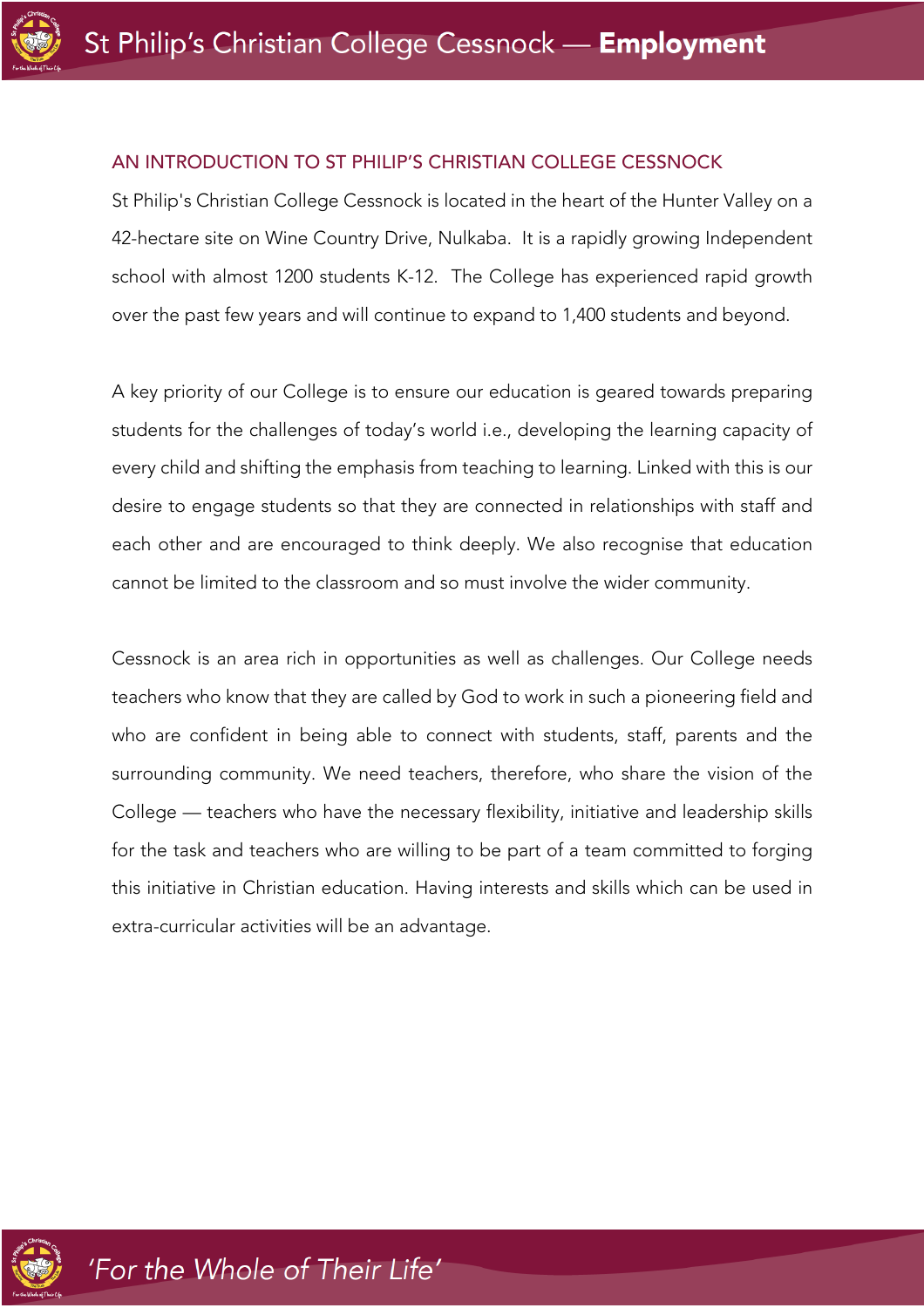

#### ROLE DESCRIPTION

In this role you will provide support to our TAS Hospitality department. You will contribute to students' learning experience by assisting in the preparation of food, materials and equipment for practical work, maintain and update equipment/appliances used by the department and oversee Workplace Health and Safety matters pertaining to Hospitality and Food and Handling.

Applicants would benefit from relevant previous experience and familiarity with the handling of food and appliances. A good understanding of cooking and knowledge of applications is essential, and hospitality background or qualifications would be desirable.

# DIRECT SUPERVISOR

- Head of TAS
- Hospitality Teachers

'For the Whole of Their Life'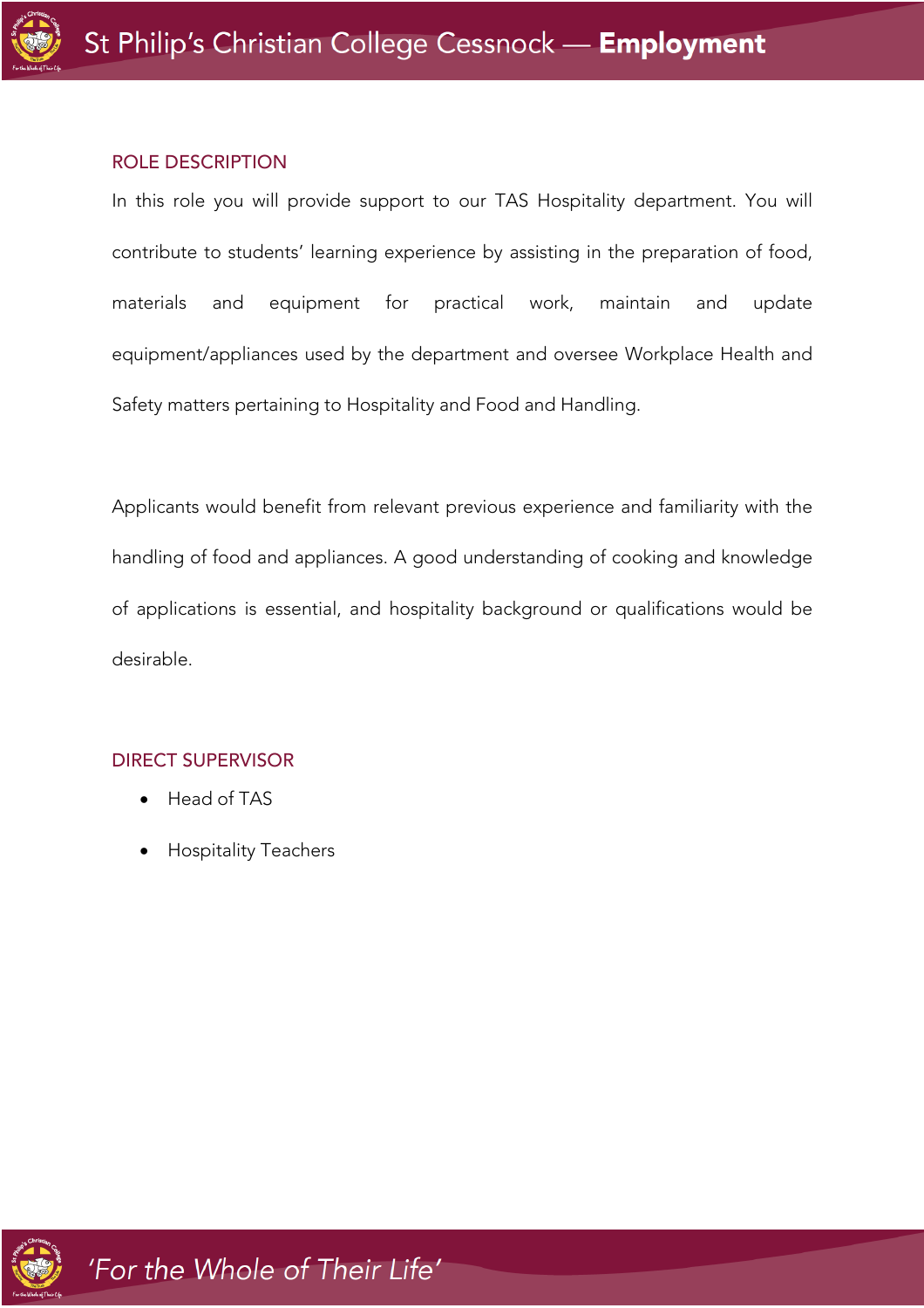# ROLE REQUIREMENTS

- Committed Christian and an active church member
- Passionate about Christian education
- Display discretion, confidentiality, honesty and integrity
- Be positive, self-directed, enthusiastic and highly motivated
- Demonstrate adaptability, resilience and the ability to manage work related pressures
- Work cooperatively and collaboratively as a member of a team
- Demonstrate effective conflict resolution skills and strategies
- Demonstrate high level of organisational and managerial proficiency
- Demonstrate flexibility to deal with a constantly changing school environment
- Be innovative, suggest and develop new and improved procedures
- Ability to maintain high standards and have a calm and methodical approach
- Ability to multi-task, prioritise workload and meet deadlines
- Excellent written and oral communication skills
- Possess a sense of humour and excellent interpersonal skills
- Ability to work successfully with teachers, students, leaders and wider school community